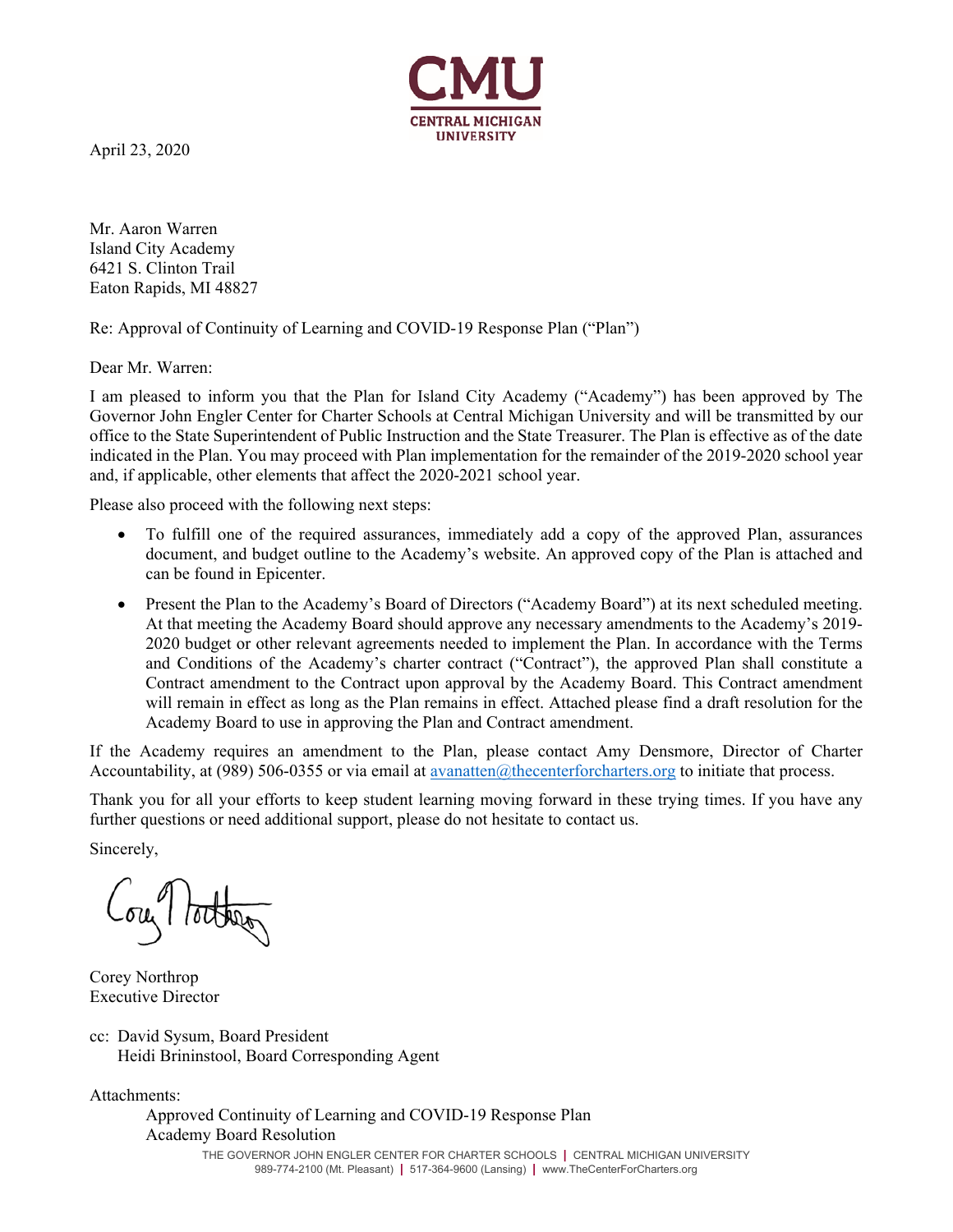## **Continuity of Learning and COVID-19 Response Plan ("Plan") Assurances**

Date Submitted: April 17, 2020

Name of District: Island City Academy

Address of District: 6421 S. Clinton Trial, Eaton Rapids, MI 8827

District Code Number: 23901

Email Address of the District: wawarren@islandcity.org

Name of Intermediate School District: Eaton RESA

Name of Authorizing Body: Central Michigan University

This Assurance document needs to be returned to your Authorizing Body with your Continuity of Learning Plan and Budget Outline beginning April 8, 2020 to indicate that the District will adopt a plan to ensure continuous learning for all students through the remainder of the 2019-2020 school year. Districts should submit one plan for all buildings.

The applicant hereby provides assurance it will follow the requirements for a Continuity of Learning Plan for the remainder of the 2019-2020 school year:

- 1. Applicant assures that all student learning will take place under the direction of a teacher of record for each student.
- 2. Applicant provides assurance that it will pay all current employees during the balance of the 2019- 2020 school year under the same terms and conditions established prior to the school closure order period.
- 3. Applicant assures that local bargaining units and school boards agree to implement the Continuity of Learning Plan.
- 4. Applicant assures that food distribution has been arranged for or provided for eligible students.
- 5. Applicant assures coordination between applicant and Intermediate School District in which the District/PSA is located to mobilize disaster relief child care centers.
- 6. Applicant assures that to the extent practicable the District/PSA will in good faith provide students with IEPs/Section 504 Plans the opportunity to participate in learning consistent with existing plans.
- 7. Applicant assures that Continuity of Learning Plan, Assurance Document, and Budget Outline will be posted immediately following approval to the District's/PSA's budget transparency website icon.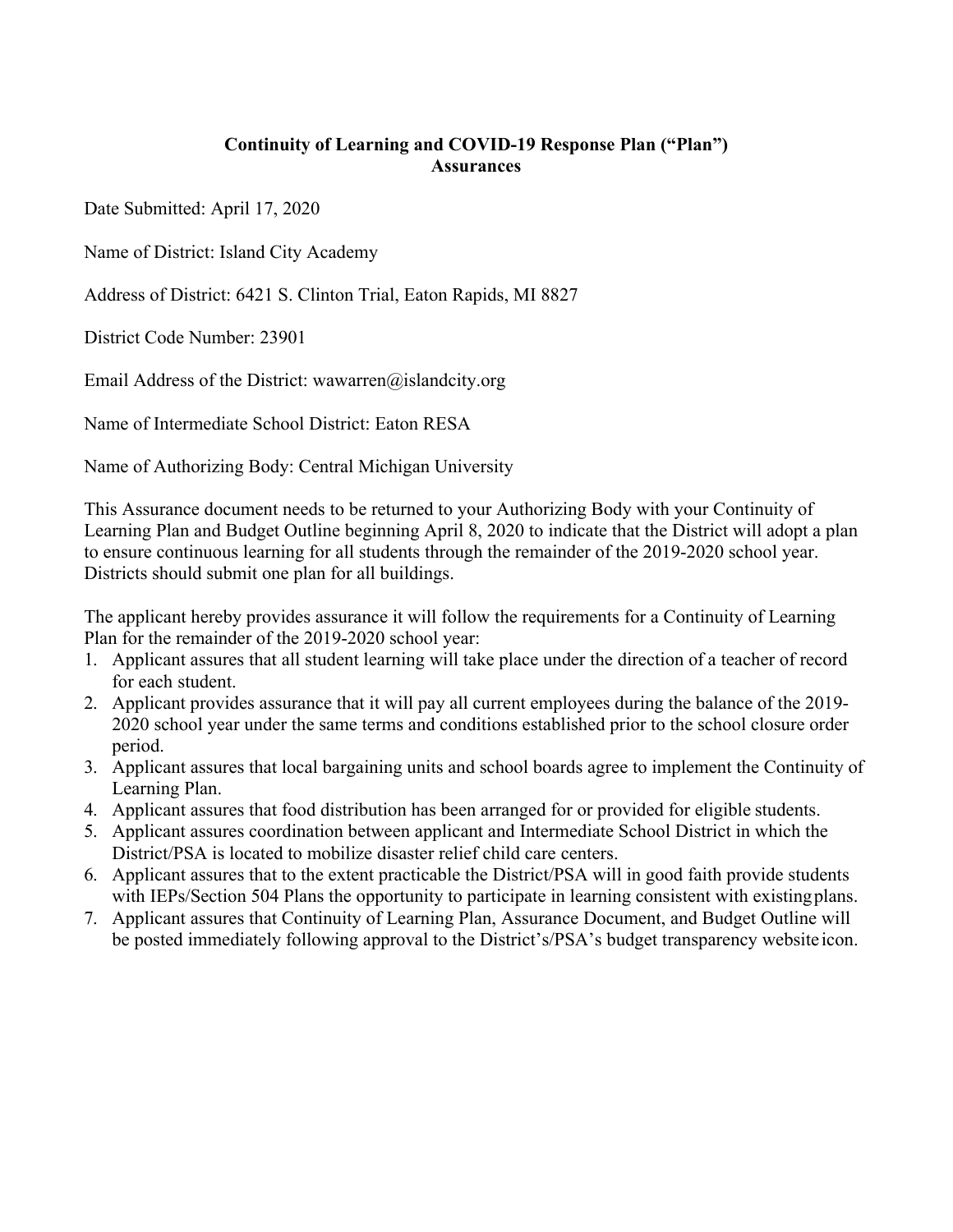## **Continuity of Learning and COVID-19 Response Plan ("Plan")**

*The goal of a Continuity of Learning Plan and COVID-19 Response Plan is to ensure that each District and Public School Academy is, to the best of their ability, providing each student with instruction to help them stay on pace in their learning. This application recognizes that there is no "one-size-fits-all" solution; multiple means of engaging students and supporting families may be necessary that may vary by grade level, school building, or student population served.* 

Date Submitted: April 17, 2020

Name of District: Island City Academy

Address of District: 6421 S. Clinton Trail, Eaton Rapids, MI 48827

District Code Number: 23901

Email Address of the District: wawarren@islandcity.org

Name of Intermediate School District: Eaton RESA

Name of Authorizing Body: Central Michigan University

In accordance with Executive Order 2020-35 a Plan must include all of the following parts:

1. Please describe the methods the district will use to provide alternative modes of instruction other than in-person instruction and a summary of materials each pupil and the pupil's parents or guardians will need to meaningfully access the alternative modes of instruction included in the Plan. If the Plan relies on electronic instruction, the Plan must ensure to the extent feasible that pupils have access to a connected device capable of accessing the electronic instruction and must not penalize a pupil for the pupil's inability to fully participate.

*"Alternative modes of instruction" means modes of pupil instruction, other than in-person instruction, that may include, without limitation, partnerships with other districts or intermediate districts or community colleges or institutions of higher education, use of vendors, use of online learning, telephone communications, email, virtual instruction, videos, slideshows, project-based learning, use of instructional packets, or a hybrid of multiple modes of learning that still promote recommended practices for social distancing in response to COVID-19.* 

District/ PSA Response:

ICA will provide digital access to all learning opportunities through the use of established Learning Management Systems (e.g. Google Classroom, See Saw). We will create or provide video instruction in a combination of asynchronous and synchronous learning. Students will have access to pre-recorded video instruction, live instruction, email, telephone, and teacher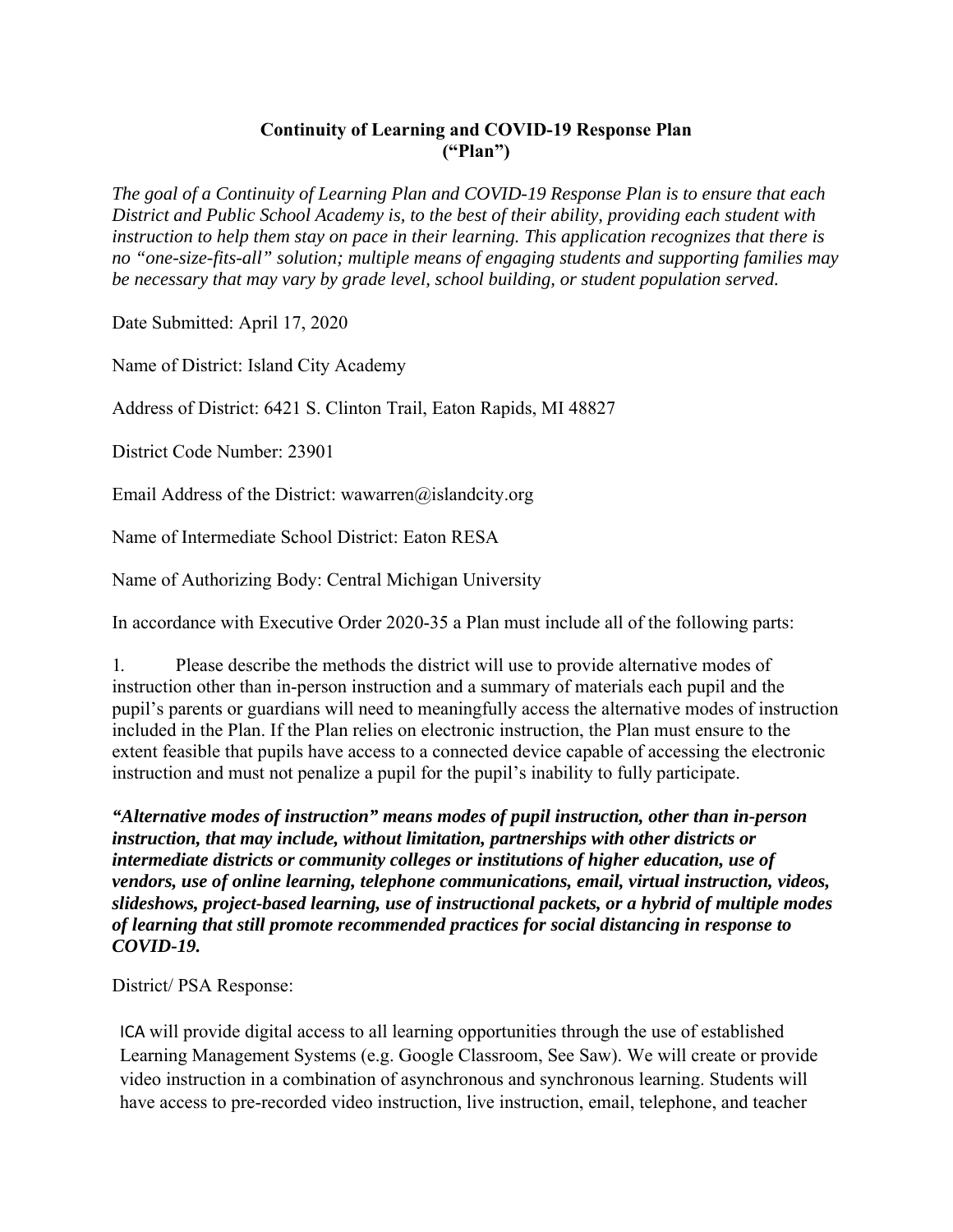office hours. We have surveyed our district's technology needs and we will provide, to the greatest extent possible, a Chromebook where necessary. In addition, the Academy shared information regarding free internet options, and purchased wi-fi hot spots for families that required assistance.

Students not able to access online learning will be provided printed material with exercises and activities that align to the online lessons. In addition, telephone support will be provided to help guide instruction. Our teachers have created these lessons based on the content standards that were originally scheduled to be taught for the remainder of the school year for their subjects. These materials are available for pick- up in the office or can be mailed upon request.

2. Please describe the methods the district will use to keep pupils at the center of educational activities, including outreach to continue building relationships and maintain connections, and to help pupils feel safe and valued.

District/ PSA Response:

Teachers are expected to contact students weekly using at least one medium: live video conference, office hours, telephone, email, or through their Learning Management System. These contacts are not limited to instructional materials. Students also have set aside time to use Google Hangouts to socialize and connect. School social workers, and other mental health support personnel will continue to meet with students on their caseloads via Google Hangouts, phone calls, and Zoom.

Students who fail to engage will be contacted directly by Mr. Warren and/or other support staff to offer additional support and address specific needs.

3. Please describe the district's plans to deliver content in multiple ways so that all pupils can access learning.

District/ PSA Response:

In order to best reach our students with different backgrounds, we have directed our teachers to use highly engaging lessons with a variety of instructional practices. As previously mentioned, we have also provided teachers with a list of online resources that provide instructional videos, articles, slideshows, virtual labs/field trips, project-based learning, and e-books to expand outlets of instruction for this content. Teachers have compiled the standards they were scheduled to teach and have transitioned their instructional materials to support online learning primarily using Google Classroom ( $3^{rd} - 8^{th}$ ), and SeeSaw (K –  $2^{nd}$ ) to manage coursework. The students receive updates either on Google Classroom or SeeSaw of their upcoming assignments. The teachers are providing both the materials needed, and the instruction that goes along with the assignment. We also use the e-mail to connect with students and remind them of their online meeting times. We are using a variety of video platforms to provide instructional videos for families to watch on demand. Additionally, we are utilizing various chat platforms and phone communication to incorporate discussions in this learning experience.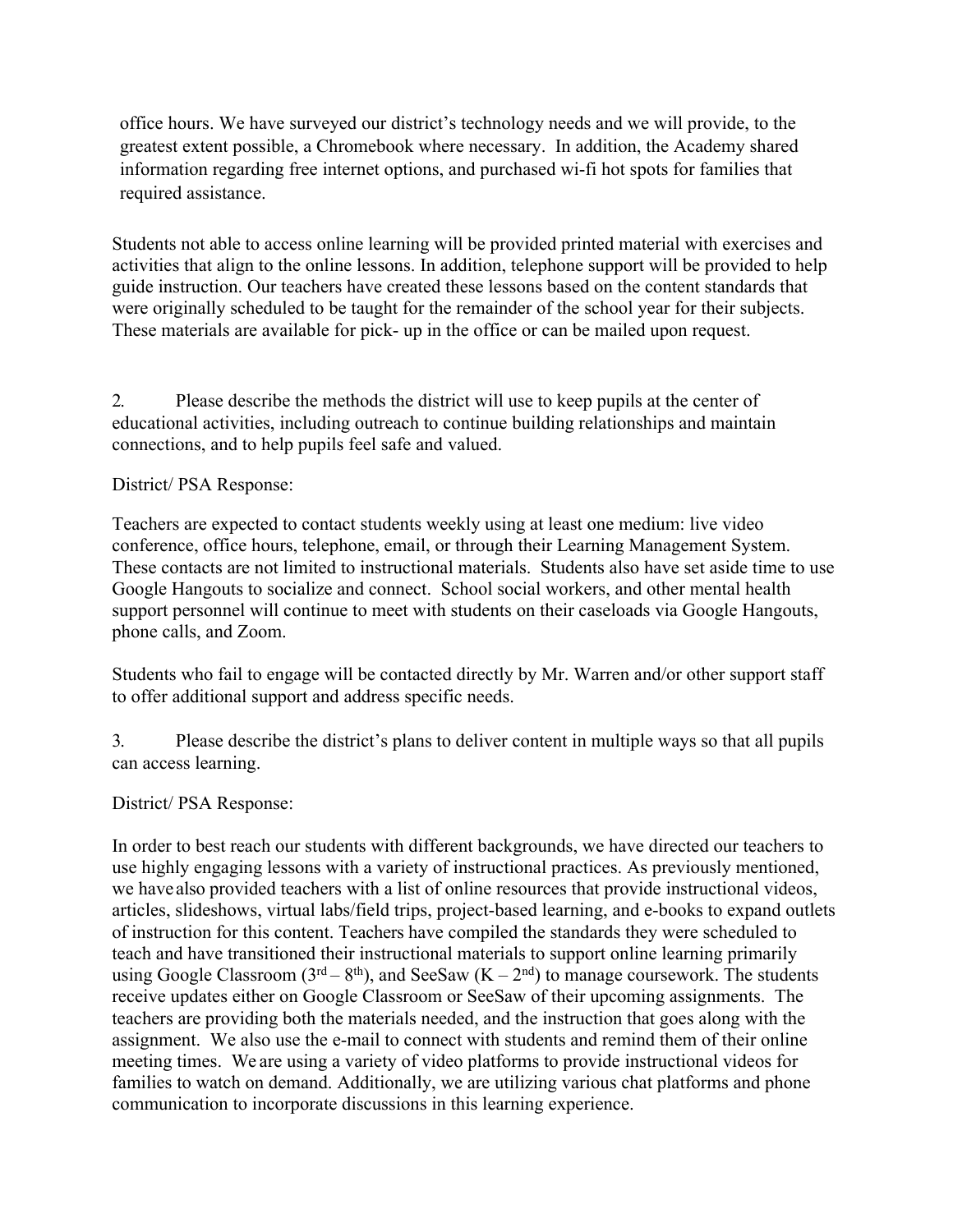Students not able to access online learning will be provided printed material with exercises and activities that align to the online lessons. In addition, telephone support will be provided to help guide instruction. Our teachers have created these lessons based on the content standards that were originally scheduled to be taught for the remainder of the school year for their subjects. For the students that do not have access to the technology, packets will be prepared each Monday morning for the upcoming week. When picking-up the packet for the upcoming week they will drop-off the packet of completed work, or can be mailed upon request.

4. Please describe the district's plans to manage and monitor learning by pupils.

#### District/ PSA Response:

Teachers will have a minimum of three hours of office availability per day that will allow students to ask questions, get feedback, and/or permit the teacher to do scheduled check-ins either virtually or over the phone. We will also be utilizing the features on Google classroom and Seesaw to monitor the work students have completed. To encourage the continuity of education, teachers will provide students with feedback and grading the same as normal instructions. This feedback will be provided both in their online platform, and also via the student information system PowerSchool. Parents will continue to access our student management system (PowerSchool) to monitor their students' progress. For students who are working with packets they will be provided feedback either via phone, or with the return of the packets with notes.

5. Please attach a budget outline estimating additional expenditures associated with the Plan and sources of revenue to pay for those expenditures.

District/ PSA Response:

Island City Academy will provide Chromebooks for students that require a device for home. The school currently has enough devices to cover the student need. The Academy is utilizing additional electronic programing that is currently being offered free of charge. In, addition, the Academy is purchasing wi-fi hotspots for three families that lack a reliable internet access. The total for the three devices with 6 months of access will be \$360. All expenses will be paid from the General Fund.

The Academy Board will be provided for its review, and approval, any necessary budget amendments to ensure the Academy remains in compliance with the Uniform Budgeting & Accounting Act.

6. Please describe the manner in which district administrators, board members, teachers, and any representatives of teachers collaborated in development of the Plan.

District/ PSA Response: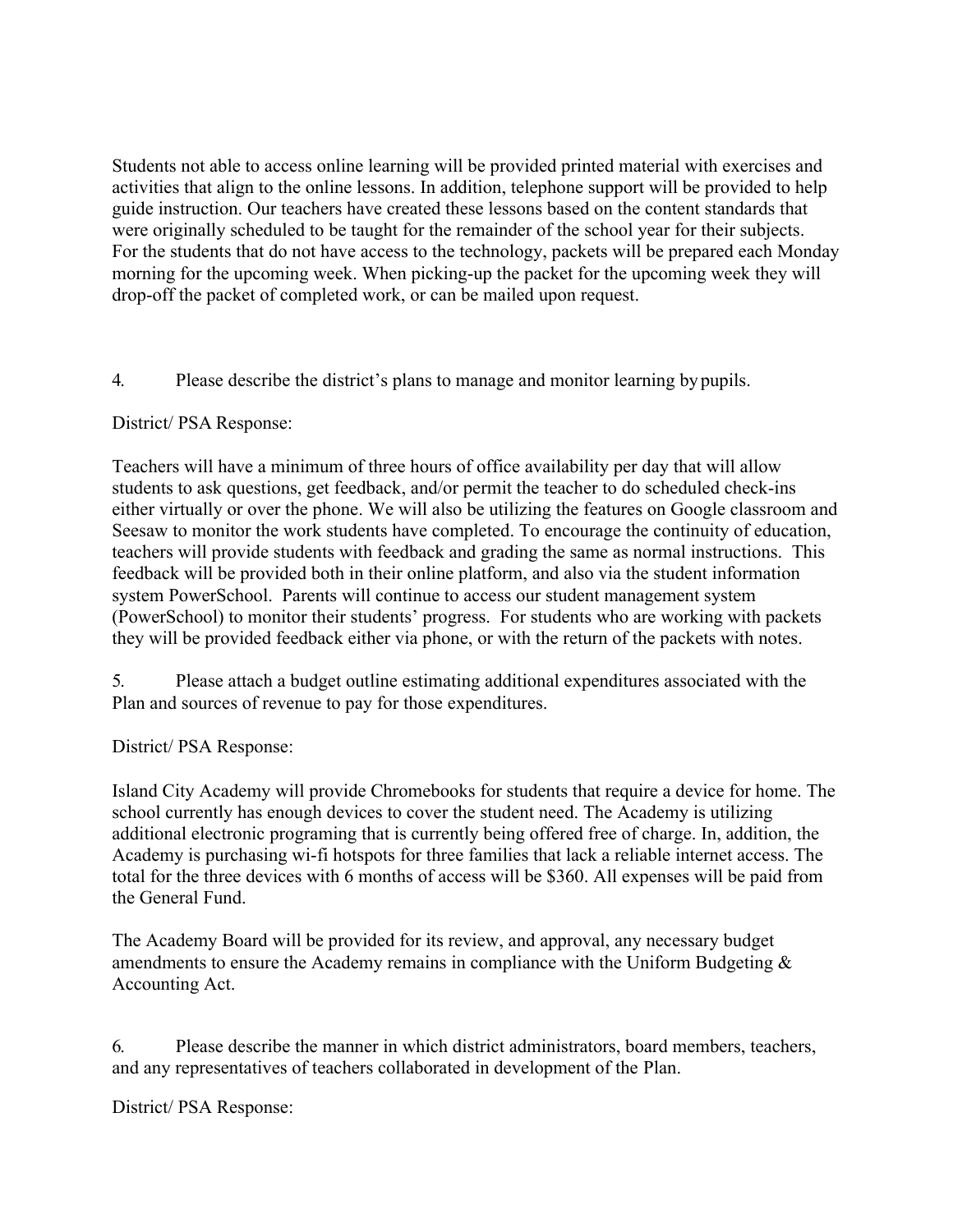At the regular Island City Academy Board meeting in February, The Board directed the Administrator to prepare for the potential of a school closure. At that time the Academy reached out to the other local District to collaborate on the development of a plan. The Teachers began to think of ways they could take their curriculum and transition to a distance learning platform. The teachers worked collaboratively with the school Administrator to ensure they had adequate resources and knowledge base to move forward. We polled our families to gauge internet accessibility and to determine who would require support. When the executive order closed school effective Monday the  $16<sup>th</sup>$  of March, we immediately sent a message to families asking that they be in school on Friday the 13<sup>th</sup>. Families were told that if they required a device at home they could take it with them on Friday afternoon. Teachers spent that day distributing devices to students and ensuring all materials needed for learning were sent home with students. For students that were not able to attend on Friday, the school Administrator opened the school the next week for families to get Chromebooks and other materials as needed.

7. Please describe the methods the district will use to notify pupils and parents or guardians of the Plan.

District/ PSA Response:

Notification of our plan to families began with a letter outlining our intentions using school messenger. The formal plan is also be available on the school website and social media. An initial letter was emailed to all of our families. Teachers have also been sending mass emails to their students and parents to update them as we've made adjustments in our instructional practices related to the changing executive orders.

8. Please provide an estimate of the date on which the district will begin implementation of the Plan, which must be by April 28, 2020.

District/ PSA Response:

Island City Academy started its Distance Learning plan on March 16 as we had prepared our students and families on the last day of instruction on March 13. As the executive order was extended out, we transitioned our  $\dot{K} - 2^{nd}$  grade students to online learning from the packets that were used in the first two weeks.

9. Please describe the assistance, to the extent feasible, to pupils enrolled in any postsecondary dual enrollment courses under Public Act 160 of 1996, as amended, MCL 388.511 to 388.524, and the Career and Technical Preparation Act, 258 PA 2000, as amended, MCL 388.1901 to 388.1913, in completing the courses during the 2019-2020 school year.

District/ PSA Response:

ICA is a  $K - 8$  building and thus do not have any high school students enrolled in CTE or dual enrollment courses.

10. Please describe whether the district will continue to provide or arrange for continuation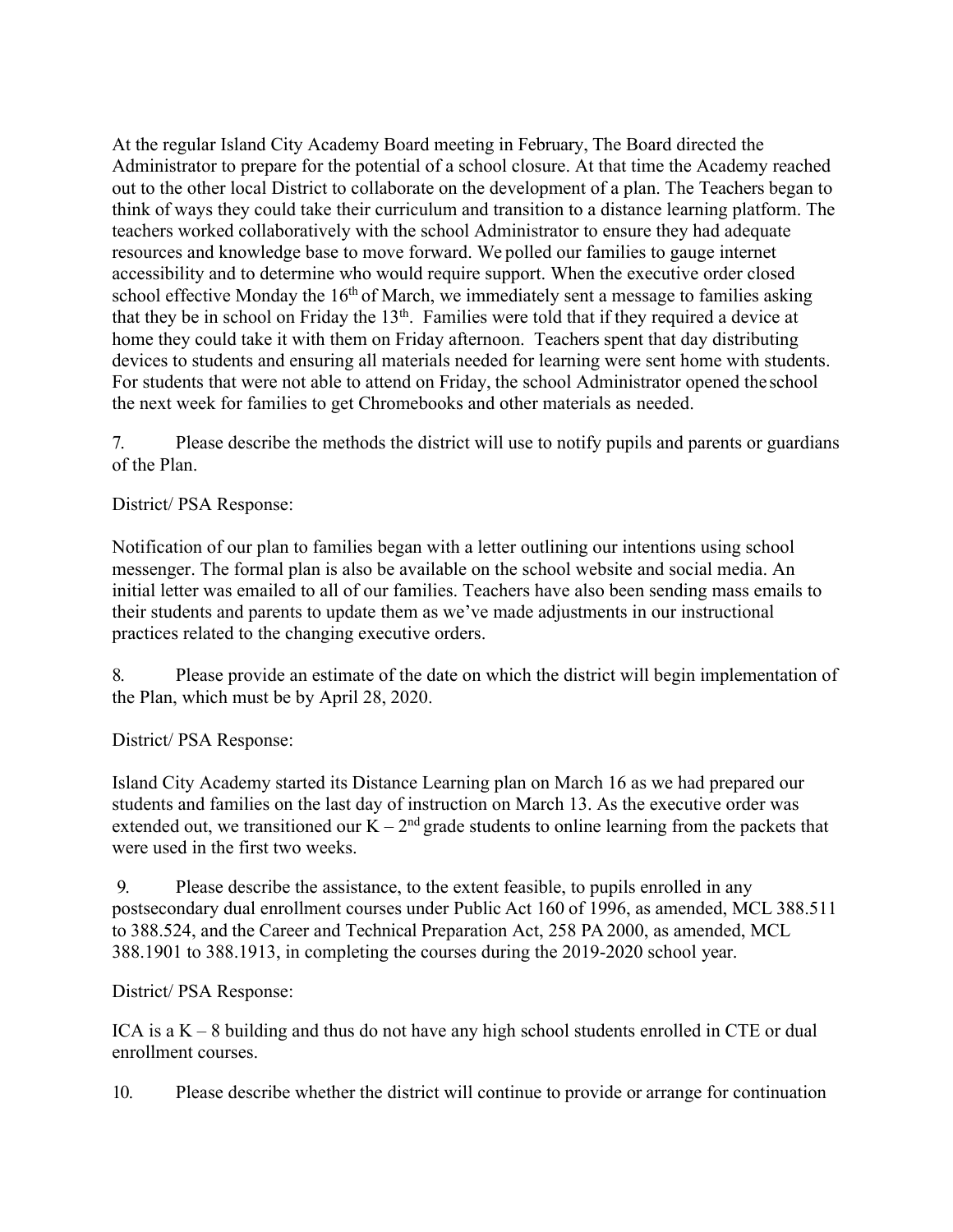of food distribution to eligible pupils.

District/ PSA Response:

The Academy provided three weeks of breakfast during the initial closure but is unable to continue directly providing food distribution to eligible students. We are providing information about various community organizations that are fulfilling this service to students. We will continue to promote and post information about these opportunities.

11. Please confirm that the district will continue to pay school employees while redeploying staff to provide meaningful work in the context of the Plan, subject to any applicable requirements of a collective bargaining agreement.

District/ PSA Response:

All of our educational staff remain employed and working to support our student learning. Staff may be redeployed as needed to provide meaningful work in support of the Plan.

12. Provide describe how the district will evaluate the participation in the Plan by pupils.

District/ PSA Response:

The district plans to evaluate student participation as follows:

Teachers will have a check-in procedure daily to ensure that students with access are engaging in the curriculum. Engagement will be evaluated based on the students meeting online, and also the submission of work. For our students that received intervention support the staff will log the 1:1 meetings that they are able to hold. For the students that do not have access to the technology, packets will be prepared each Monday morning for the upcoming week. When picking-up the packet for the upcoming week they will drop-off the packet of completed work. The picking-up and dropping off of the packets will be used to gauge student engagement. Disengaged students will be contacted by teachers and then passed along to the Administrator and Office Staff who will also reach-out to the student.

13. Please describe how the district will provide mental health supports to pupils affected by a state of emergency or state of disaster prompted by COVID-19.

District/ PSA Response:

The Academy will continue to utilize our social worker to support both staff and students via video chat session, and phone calls. In addition, the teachers will continue to monitor student demeanors and activity levels watching for warning signs. If any concerns are noticed the Teacher/Staff will notify the school Administration. The Academy has provided a list of resources for all of our staff and families that are available in our area.

14. Please describe how the district will support the efforts of the intermediate district in which the district is located to mobilize disaster relief child care centers as described in Executive Order 2020-16 or any executive order that follow it.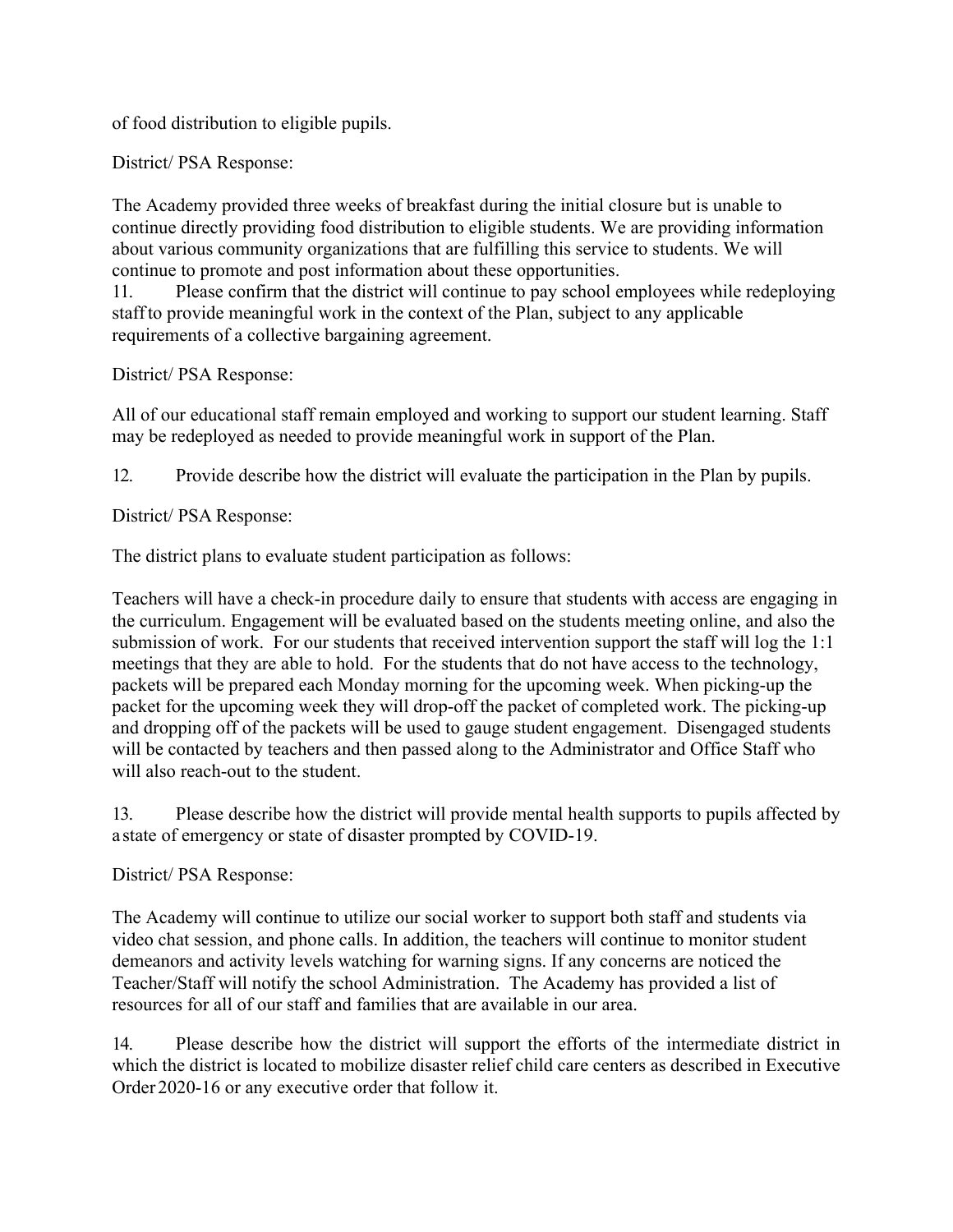District/ PSA Response:

The Eaton RESA has not requested Island City Academy to provide mobile disaster relief childcare. The Academy will continue to cooperate with requests from the local intermediate district with regard to any necessary disaster relief child care centers and will share relevant information with the school community.

15. Does the District's plan provide for the adoption of a balanced calendar instructional program for the remainder of the 2019-2020 school year and planning for the adoption of a balanced calendar instructional program for the 2020-2021 school year?

District/ PSA Response:

The district plans to maintain its current school calendar for the remainder of the 2019 – 2020 year. We will not be adopting a balanced calendar for the 2020 – 2021 school year.

Name of District Leader Submitting Application: Wm. Aaron Warren

Date Approved: 04/23/2020 Name of Authorizer Designee: Corey Northrop, Executive Director Date Submitted to Superintendent and State Treasurer: 04/23/2020 Confirmation approved Plan is posted on PSA website: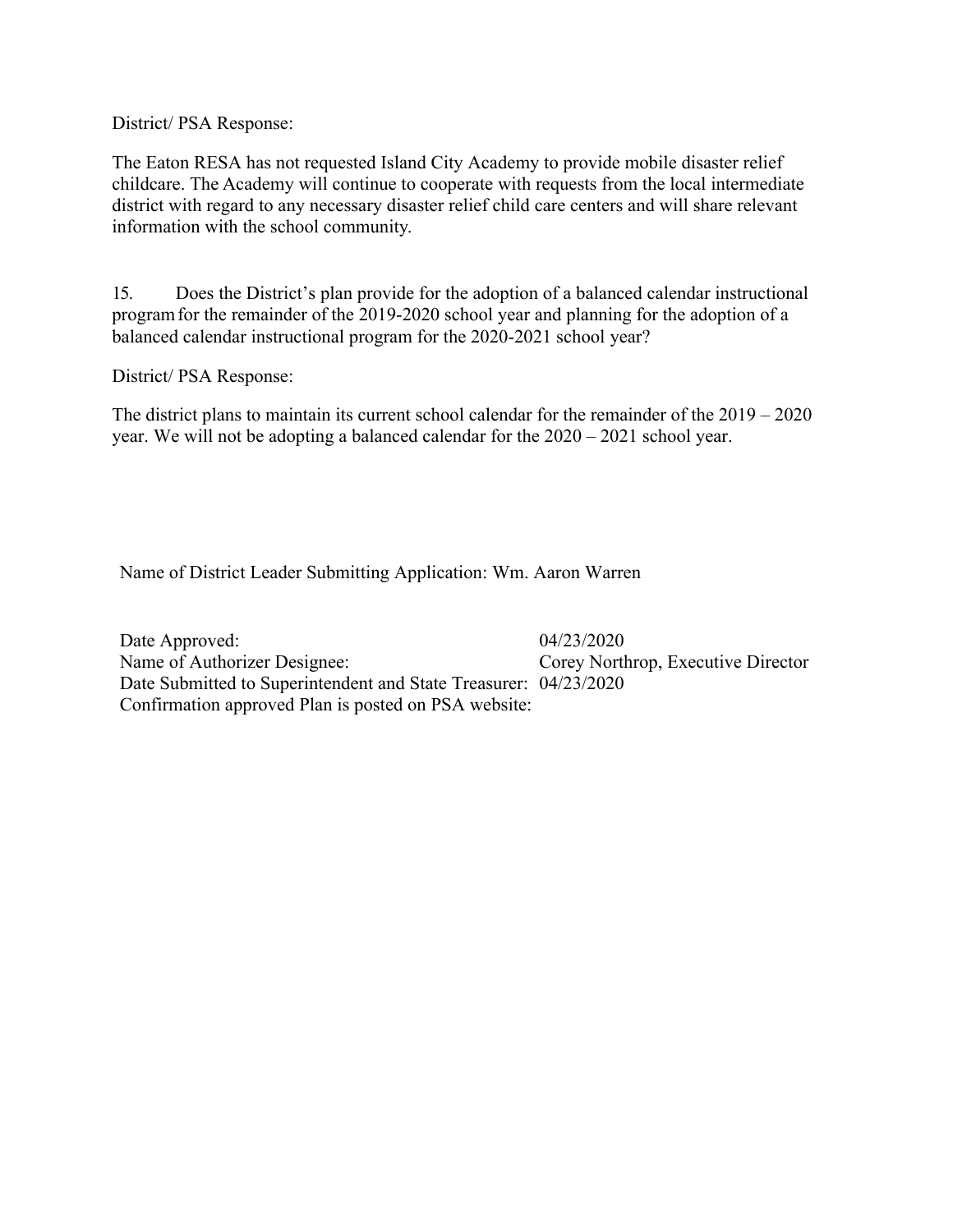

**Amy Densmore <amyvanatten@gmail.com>**

## **Continuity of Learning and COVID-19 Response Plan ("Plan")**

1 message

**Google Forms** <forms-receipts-noreply@google.com> Thu, Apr 23, 2020 at 11:13 PM To: amyvanatten@gmail.com

[Thanks for filling out Continuity of Learning and COVID-19](https://docs.google.com/forms/d/e/1FAIpQLSdU5AH6Z7Zy7AV5b0VPT63G6IK-9vVwWEbqJtmIg1W7oEYLNQ/viewform?pli=1&usp=mail_form_link) Response Plan ("Plan")

Here's what we got from you:

# **Continuity of Learning and COVID-19 Response Plan ("Plan")**

In accordance with the Governors Executive Order No. 2020-35, there has been a suspension of in person K-12 instruction for the remainder of the 2019-2020 school year. School districts are required to submit a "Continuity of Learning and COVID-19 Response Plan" (Plan) to their Intermediate School District (ISD) or authorizing body (if applicable) for review and approval no later than April 28, 2020. Intermediate districts and authorizing bodies shall submit one copy of the approved Plan by District to the State Treasurer and State Superintendent by completion of the following form and uploading a complete copy of the approved Plan. All questions regarding submission can be directed to [OSRFA@michigan.gov](mailto:OSRFA@michigan.gov)

**Email address \***

[amyvanatten@gmail.com](mailto:amyvanatten@gmail.com)

## **Intermediate School District/ Authorizing Body Information**

**Name of Intermediate School District (If you are an Authorizing Body select "Other") \***

**Other** 

 $\overline{\mathsf{v}}$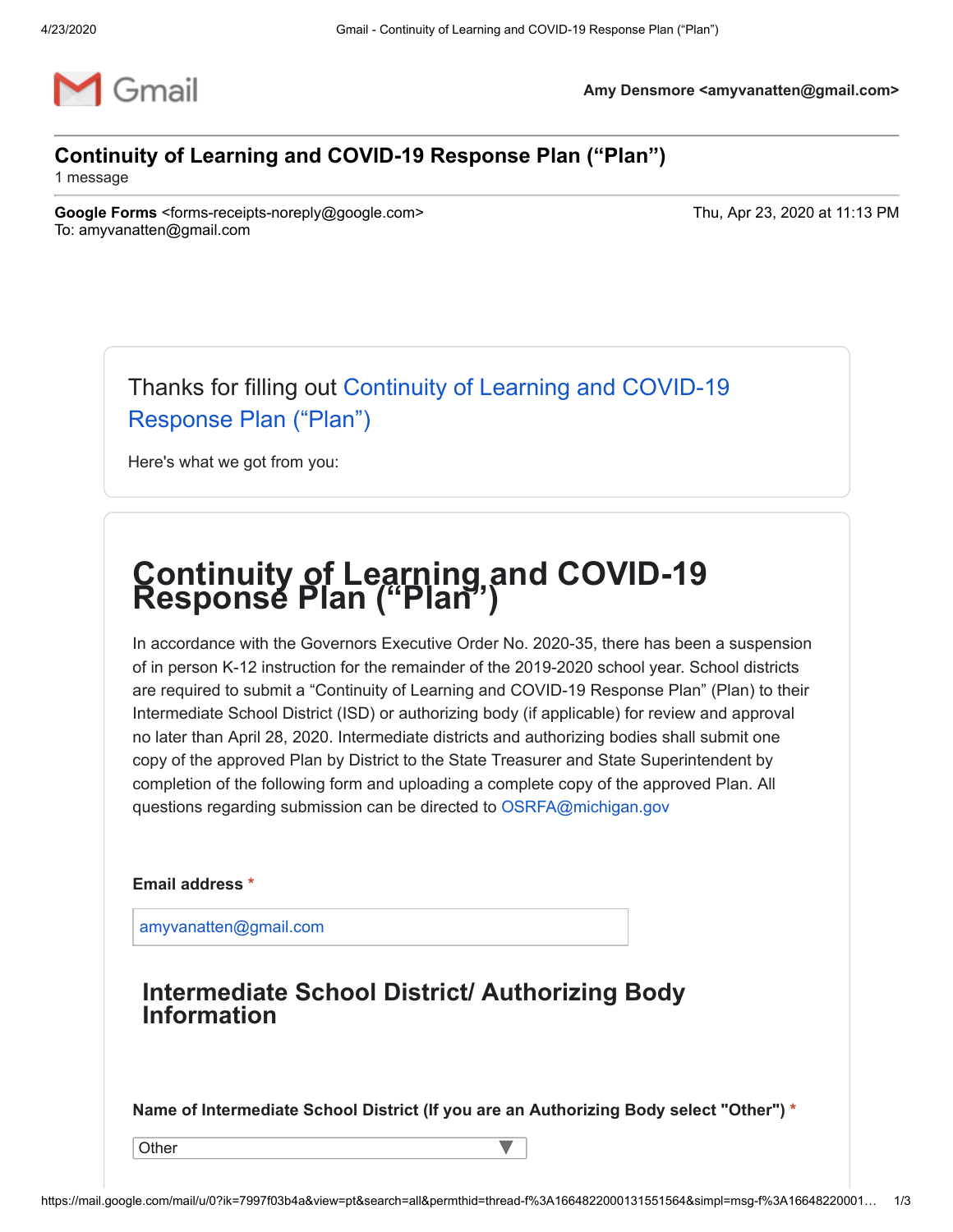| <b>Central Michigan University</b>                                                                                 |                                                  |  |
|--------------------------------------------------------------------------------------------------------------------|--------------------------------------------------|--|
|                                                                                                                    | Name of ISD Superintendent/Authorizer Designee * |  |
| <b>Corey Northrop</b>                                                                                              |                                                  |  |
|                                                                                                                    | <b>School District Information</b>               |  |
| Name of School District *<br>Island City Academy                                                                   |                                                  |  |
| 23901                                                                                                              |                                                  |  |
|                                                                                                                    |                                                  |  |
| Aaron Warren                                                                                                       |                                                  |  |
|                                                                                                                    |                                                  |  |
| <b>School District Contact Name *</b><br><b>School District Contact Email Address *</b><br>wawarren@islandcity.org |                                                  |  |
|                                                                                                                    | <b>School District Contact Phone Number *</b>    |  |